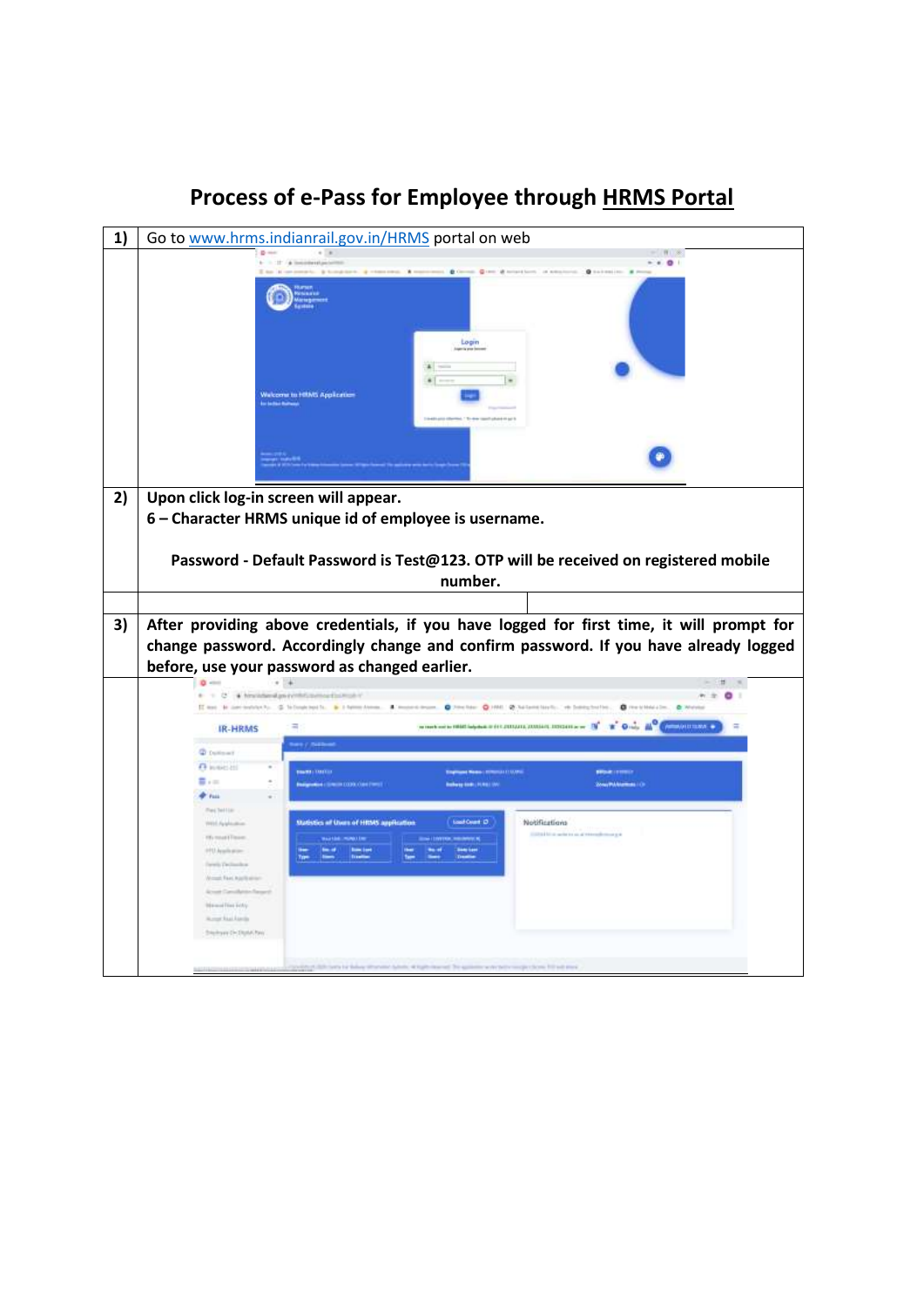| * Declared family & dependents of employee with the Dealing clerk.<br>Please select the family members for family declaration of Pass<br>S.No<br><b>Date of Birth</b><br><b>Relative Flag</b><br><b>Name</b><br><b>Relation</b><br><b>Gender</b><br><b>For Pass</b><br>Age<br>WIFE<br>54<br>F<br>SHARDA NIMESH<br>01-07-1965<br>FAMILY<br>1<br>F<br>2<br>HIMANSHI NIMESH<br><b>DAUGHTER</b><br>11-08-1989<br>30<br><b>FAMILY</b><br>declare that the particulars of my family members shown above are correct to the best of my knowledge.<br><b>Submit</b><br>Reset<br><b>On Left Pane - Under Pass Menu</b><br>Manual data Entry option is there.<br>Upon clicking this option, you will see manual data entry done by pass clerk for the passes/PTO<br>availed during the year and showing balance.<br>If these entries are correct, click on accept button.<br><b>DECLARATION OF MANUAL PASSES</b><br>Please review the number of manual passes issued bill date conesponding to pass type and year. If this information is not updated,<br>then you will not be able to apply for Pass online.<br><b>Half Set</b><br><b>Full Set</b><br><b>Pass Year</b><br><b>Pam Type</b><br><b>PRIVILEGE RASS</b><br>2019<br>$\Rightarrow$<br>z<br>PAIVILEGE PASS<br>3020<br>3<br>z<br>a<br>ŭ<br>PRIVILEGE RASS<br>2021<br>3<br>2019<br>÷<br><b>PASS TICKET ORDER.</b><br>2020<br><b>PASS TIOXET ORDER</b><br>۰<br>Ŧ.<br>$\alpha$<br><b><i>PASS TIORT ORDER</i></b><br>2021<br>o.<br>Remarks *<br>arks fur Adamsad Pars. | If the number of passes entered by Pass clerk is correct, kindly click on 'Confirm' button. If there is some discrepancy in count kindly<br>enter your nimerks and dick on 'Return to Clerk' button to return it to the Pass Clerk. |
|------------------------------------------------------------------------------------------------------------------------------------------------------------------------------------------------------------------------------------------------------------------------------------------------------------------------------------------------------------------------------------------------------------------------------------------------------------------------------------------------------------------------------------------------------------------------------------------------------------------------------------------------------------------------------------------------------------------------------------------------------------------------------------------------------------------------------------------------------------------------------------------------------------------------------------------------------------------------------------------------------------------------------------------------------------------------------------------------------------------------------------------------------------------------------------------------------------------------------------------------------------------------------------------------------------------------------------------------------------------------------------------------------------------------------------------------------------------------------------------------------------------|-------------------------------------------------------------------------------------------------------------------------------------------------------------------------------------------------------------------------------------|
|                                                                                                                                                                                                                                                                                                                                                                                                                                                                                                                                                                                                                                                                                                                                                                                                                                                                                                                                                                                                                                                                                                                                                                                                                                                                                                                                                                                                                                                                                                                  |                                                                                                                                                                                                                                     |
|                                                                                                                                                                                                                                                                                                                                                                                                                                                                                                                                                                                                                                                                                                                                                                                                                                                                                                                                                                                                                                                                                                                                                                                                                                                                                                                                                                                                                                                                                                                  |                                                                                                                                                                                                                                     |
|                                                                                                                                                                                                                                                                                                                                                                                                                                                                                                                                                                                                                                                                                                                                                                                                                                                                                                                                                                                                                                                                                                                                                                                                                                                                                                                                                                                                                                                                                                                  |                                                                                                                                                                                                                                     |
|                                                                                                                                                                                                                                                                                                                                                                                                                                                                                                                                                                                                                                                                                                                                                                                                                                                                                                                                                                                                                                                                                                                                                                                                                                                                                                                                                                                                                                                                                                                  |                                                                                                                                                                                                                                     |
|                                                                                                                                                                                                                                                                                                                                                                                                                                                                                                                                                                                                                                                                                                                                                                                                                                                                                                                                                                                                                                                                                                                                                                                                                                                                                                                                                                                                                                                                                                                  |                                                                                                                                                                                                                                     |
|                                                                                                                                                                                                                                                                                                                                                                                                                                                                                                                                                                                                                                                                                                                                                                                                                                                                                                                                                                                                                                                                                                                                                                                                                                                                                                                                                                                                                                                                                                                  |                                                                                                                                                                                                                                     |
|                                                                                                                                                                                                                                                                                                                                                                                                                                                                                                                                                                                                                                                                                                                                                                                                                                                                                                                                                                                                                                                                                                                                                                                                                                                                                                                                                                                                                                                                                                                  |                                                                                                                                                                                                                                     |
|                                                                                                                                                                                                                                                                                                                                                                                                                                                                                                                                                                                                                                                                                                                                                                                                                                                                                                                                                                                                                                                                                                                                                                                                                                                                                                                                                                                                                                                                                                                  |                                                                                                                                                                                                                                     |
|                                                                                                                                                                                                                                                                                                                                                                                                                                                                                                                                                                                                                                                                                                                                                                                                                                                                                                                                                                                                                                                                                                                                                                                                                                                                                                                                                                                                                                                                                                                  |                                                                                                                                                                                                                                     |
|                                                                                                                                                                                                                                                                                                                                                                                                                                                                                                                                                                                                                                                                                                                                                                                                                                                                                                                                                                                                                                                                                                                                                                                                                                                                                                                                                                                                                                                                                                                  |                                                                                                                                                                                                                                     |
|                                                                                                                                                                                                                                                                                                                                                                                                                                                                                                                                                                                                                                                                                                                                                                                                                                                                                                                                                                                                                                                                                                                                                                                                                                                                                                                                                                                                                                                                                                                  |                                                                                                                                                                                                                                     |
|                                                                                                                                                                                                                                                                                                                                                                                                                                                                                                                                                                                                                                                                                                                                                                                                                                                                                                                                                                                                                                                                                                                                                                                                                                                                                                                                                                                                                                                                                                                  |                                                                                                                                                                                                                                     |
|                                                                                                                                                                                                                                                                                                                                                                                                                                                                                                                                                                                                                                                                                                                                                                                                                                                                                                                                                                                                                                                                                                                                                                                                                                                                                                                                                                                                                                                                                                                  |                                                                                                                                                                                                                                     |
|                                                                                                                                                                                                                                                                                                                                                                                                                                                                                                                                                                                                                                                                                                                                                                                                                                                                                                                                                                                                                                                                                                                                                                                                                                                                                                                                                                                                                                                                                                                  |                                                                                                                                                                                                                                     |
|                                                                                                                                                                                                                                                                                                                                                                                                                                                                                                                                                                                                                                                                                                                                                                                                                                                                                                                                                                                                                                                                                                                                                                                                                                                                                                                                                                                                                                                                                                                  |                                                                                                                                                                                                                                     |
|                                                                                                                                                                                                                                                                                                                                                                                                                                                                                                                                                                                                                                                                                                                                                                                                                                                                                                                                                                                                                                                                                                                                                                                                                                                                                                                                                                                                                                                                                                                  |                                                                                                                                                                                                                                     |
|                                                                                                                                                                                                                                                                                                                                                                                                                                                                                                                                                                                                                                                                                                                                                                                                                                                                                                                                                                                                                                                                                                                                                                                                                                                                                                                                                                                                                                                                                                                  |                                                                                                                                                                                                                                     |
|                                                                                                                                                                                                                                                                                                                                                                                                                                                                                                                                                                                                                                                                                                                                                                                                                                                                                                                                                                                                                                                                                                                                                                                                                                                                                                                                                                                                                                                                                                                  |                                                                                                                                                                                                                                     |
|                                                                                                                                                                                                                                                                                                                                                                                                                                                                                                                                                                                                                                                                                                                                                                                                                                                                                                                                                                                                                                                                                                                                                                                                                                                                                                                                                                                                                                                                                                                  |                                                                                                                                                                                                                                     |
|                                                                                                                                                                                                                                                                                                                                                                                                                                                                                                                                                                                                                                                                                                                                                                                                                                                                                                                                                                                                                                                                                                                                                                                                                                                                                                                                                                                                                                                                                                                  |                                                                                                                                                                                                                                     |
|                                                                                                                                                                                                                                                                                                                                                                                                                                                                                                                                                                                                                                                                                                                                                                                                                                                                                                                                                                                                                                                                                                                                                                                                                                                                                                                                                                                                                                                                                                                  |                                                                                                                                                                                                                                     |
|                                                                                                                                                                                                                                                                                                                                                                                                                                                                                                                                                                                                                                                                                                                                                                                                                                                                                                                                                                                                                                                                                                                                                                                                                                                                                                                                                                                                                                                                                                                  |                                                                                                                                                                                                                                     |
|                                                                                                                                                                                                                                                                                                                                                                                                                                                                                                                                                                                                                                                                                                                                                                                                                                                                                                                                                                                                                                                                                                                                                                                                                                                                                                                                                                                                                                                                                                                  |                                                                                                                                                                                                                                     |
|                                                                                                                                                                                                                                                                                                                                                                                                                                                                                                                                                                                                                                                                                                                                                                                                                                                                                                                                                                                                                                                                                                                                                                                                                                                                                                                                                                                                                                                                                                                  |                                                                                                                                                                                                                                     |
|                                                                                                                                                                                                                                                                                                                                                                                                                                                                                                                                                                                                                                                                                                                                                                                                                                                                                                                                                                                                                                                                                                                                                                                                                                                                                                                                                                                                                                                                                                                  |                                                                                                                                                                                                                                     |
|                                                                                                                                                                                                                                                                                                                                                                                                                                                                                                                                                                                                                                                                                                                                                                                                                                                                                                                                                                                                                                                                                                                                                                                                                                                                                                                                                                                                                                                                                                                  |                                                                                                                                                                                                                                     |
|                                                                                                                                                                                                                                                                                                                                                                                                                                                                                                                                                                                                                                                                                                                                                                                                                                                                                                                                                                                                                                                                                                                                                                                                                                                                                                                                                                                                                                                                                                                  |                                                                                                                                                                                                                                     |
|                                                                                                                                                                                                                                                                                                                                                                                                                                                                                                                                                                                                                                                                                                                                                                                                                                                                                                                                                                                                                                                                                                                                                                                                                                                                                                                                                                                                                                                                                                                  |                                                                                                                                                                                                                                     |
|                                                                                                                                                                                                                                                                                                                                                                                                                                                                                                                                                                                                                                                                                                                                                                                                                                                                                                                                                                                                                                                                                                                                                                                                                                                                                                                                                                                                                                                                                                                  |                                                                                                                                                                                                                                     |
|                                                                                                                                                                                                                                                                                                                                                                                                                                                                                                                                                                                                                                                                                                                                                                                                                                                                                                                                                                                                                                                                                                                                                                                                                                                                                                                                                                                                                                                                                                                  |                                                                                                                                                                                                                                     |
|                                                                                                                                                                                                                                                                                                                                                                                                                                                                                                                                                                                                                                                                                                                                                                                                                                                                                                                                                                                                                                                                                                                                                                                                                                                                                                                                                                                                                                                                                                                  |                                                                                                                                                                                                                                     |
|                                                                                                                                                                                                                                                                                                                                                                                                                                                                                                                                                                                                                                                                                                                                                                                                                                                                                                                                                                                                                                                                                                                                                                                                                                                                                                                                                                                                                                                                                                                  |                                                                                                                                                                                                                                     |
|                                                                                                                                                                                                                                                                                                                                                                                                                                                                                                                                                                                                                                                                                                                                                                                                                                                                                                                                                                                                                                                                                                                                                                                                                                                                                                                                                                                                                                                                                                                  |                                                                                                                                                                                                                                     |
| Confirm<br><b>Beturn To Clerk</b>                                                                                                                                                                                                                                                                                                                                                                                                                                                                                                                                                                                                                                                                                                                                                                                                                                                                                                                                                                                                                                                                                                                                                                                                                                                                                                                                                                                                                                                                                |                                                                                                                                                                                                                                     |
|                                                                                                                                                                                                                                                                                                                                                                                                                                                                                                                                                                                                                                                                                                                                                                                                                                                                                                                                                                                                                                                                                                                                                                                                                                                                                                                                                                                                                                                                                                                  |                                                                                                                                                                                                                                     |
|                                                                                                                                                                                                                                                                                                                                                                                                                                                                                                                                                                                                                                                                                                                                                                                                                                                                                                                                                                                                                                                                                                                                                                                                                                                                                                                                                                                                                                                                                                                  |                                                                                                                                                                                                                                     |
| Now to apply for e-Pass,                                                                                                                                                                                                                                                                                                                                                                                                                                                                                                                                                                                                                                                                                                                                                                                                                                                                                                                                                                                                                                                                                                                                                                                                                                                                                                                                                                                                                                                                                         |                                                                                                                                                                                                                                     |
| Click on Pass Set List -<br>This will show drop down menu - select Privilage Pass/PTO as per requirement.                                                                                                                                                                                                                                                                                                                                                                                                                                                                                                                                                                                                                                                                                                                                                                                                                                                                                                                                                                                                                                                                                                                                                                                                                                                                                                                                                                                                        |                                                                                                                                                                                                                                     |
|                                                                                                                                                                                                                                                                                                                                                                                                                                                                                                                                                                                                                                                                                                                                                                                                                                                                                                                                                                                                                                                                                                                                                                                                                                                                                                                                                                                                                                                                                                                  |                                                                                                                                                                                                                                     |
|                                                                                                                                                                                                                                                                                                                                                                                                                                                                                                                                                                                                                                                                                                                                                                                                                                                                                                                                                                                                                                                                                                                                                                                                                                                                                                                                                                                                                                                                                                                  |                                                                                                                                                                                                                                     |
|                                                                                                                                                                                                                                                                                                                                                                                                                                                                                                                                                                                                                                                                                                                                                                                                                                                                                                                                                                                                                                                                                                                                                                                                                                                                                                                                                                                                                                                                                                                  |                                                                                                                                                                                                                                     |
|                                                                                                                                                                                                                                                                                                                                                                                                                                                                                                                                                                                                                                                                                                                                                                                                                                                                                                                                                                                                                                                                                                                                                                                                                                                                                                                                                                                                                                                                                                                  |                                                                                                                                                                                                                                     |
|                                                                                                                                                                                                                                                                                                                                                                                                                                                                                                                                                                                                                                                                                                                                                                                                                                                                                                                                                                                                                                                                                                                                                                                                                                                                                                                                                                                                                                                                                                                  |                                                                                                                                                                                                                                     |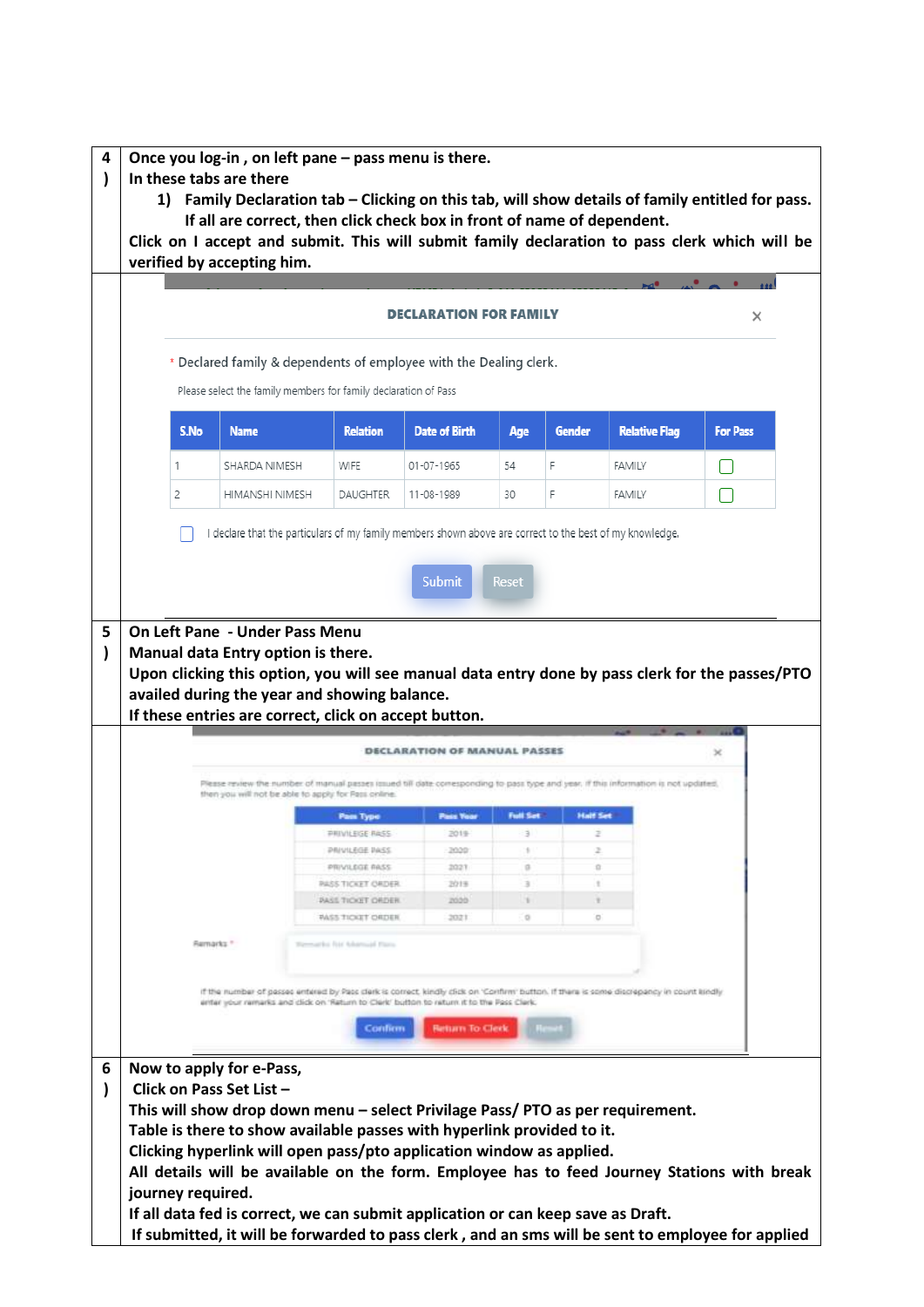|                                                                                                                                                                                                                                                     |                                         |                  |            |              |                      |                                                                                                                                                                                                           |                      |                           |     | Pass/PTO.       |                      |                       |                                      |                         |                                 |                      |                     |        |
|-----------------------------------------------------------------------------------------------------------------------------------------------------------------------------------------------------------------------------------------------------|-----------------------------------------|------------------|------------|--------------|----------------------|-----------------------------------------------------------------------------------------------------------------------------------------------------------------------------------------------------------|----------------------|---------------------------|-----|-----------------|----------------------|-----------------------|--------------------------------------|-------------------------|---------------------------------|----------------------|---------------------|--------|
|                                                                                                                                                                                                                                                     | <b>C</b> patterns                       |                  |            |              |                      | Home J. Page J. Pen Settlet                                                                                                                                                                               |                      |                           |     |                 |                      |                       |                                      |                         |                                 |                      |                     |        |
|                                                                                                                                                                                                                                                     | A sume ex                               |                  |            |              |                      |                                                                                                                                                                                                           |                      |                           |     |                 |                      |                       |                                      |                         |                                 |                      |                     |        |
|                                                                                                                                                                                                                                                     | <b>Continue Matter</b>                  |                  | ٠          |              | <b>B</b> Recharding  |                                                                                                                                                                                                           |                      |                           |     |                 |                      |                       |                                      |                         |                                 |                      |                     |        |
|                                                                                                                                                                                                                                                     | ≣∍α                                     |                  | ٠          |              | <b>O</b> Intitutions |                                                                                                                                                                                                           |                      |                           |     |                 |                      |                       |                                      |                         |                                 |                      |                     |        |
|                                                                                                                                                                                                                                                     | <b>PALLS</b>                            |                  |            |              |                      | + Select the type of Pask & clid air So' subscribe Next entitled and available Past sets.<br>. One first art are letted a control, this probe trust arder wellable first lett to procedure has applicated |                      |                           |     |                 |                      |                       |                                      |                         |                                 |                      |                     |        |
|                                                                                                                                                                                                                                                     | <b>Page Set List</b>                    |                  |            |              |                      |                                                                                                                                                                                                           |                      |                           |     |                 |                      |                       |                                      |                         |                                 |                      |                     |        |
|                                                                                                                                                                                                                                                     | 9455 Augustation                        |                  |            |              | Het Tele OTPatt      |                                                                                                                                                                                                           | PRIVERSE AKID        |                           |     | ٧.              |                      | Go.                   |                                      |                         |                                 |                      |                     |        |
|                                                                                                                                                                                                                                                     | <b>Journey Fless Fingery</b>            |                  |            |              |                      |                                                                                                                                                                                                           |                      |                           |     |                 |                      |                       |                                      |                         |                                 |                      |                     |        |
|                                                                                                                                                                                                                                                     | #10 Application                         |                  |            |              |                      |                                                                                                                                                                                                           |                      | Initial                   |     |                 | <b>Margal Passes</b> |                       |                                      |                         | Anduble Inschuling Applied      |                      |                     |        |
|                                                                                                                                                                                                                                                     |                                         |                  |            |              | Past Fear            |                                                                                                                                                                                                           | Full Sat             | Half Set                  |     | <b>Full Set</b> |                      | <b>Builder</b>        |                                      | <b>full fat</b>         |                                 | <b>Hull Set</b>      |                     |        |
|                                                                                                                                                                                                                                                     |                                         |                  |            |              | 33TV                 |                                                                                                                                                                                                           | $\sim$               | tz.                       |     | ٠               |                      | $\pm$                 |                                      |                         |                                 | ÷                    |                     |        |
|                                                                                                                                                                                                                                                     |                                         |                  |            |              | 2000<br>3071         |                                                                                                                                                                                                           | $\alpha$<br>$\alpha$ | 12.<br>30                 |     | 3<br>×.         |                      | $\hat{z}$<br>$\alpha$ |                                      | ź.                      |                                 | X.                   |                     |        |
|                                                                                                                                                                                                                                                     | Pass Issuing authority will issue pass. |                  |            |              |                      |                                                                                                                                                                                                           |                      |                           |     |                 |                      |                       |                                      |                         |                                 |                      |                     |        |
| Upon issuing pass by PIA, an sms will be received by employee regarding issue of Pass/PTO with<br>details like UPIN and family members included in pass.<br>Now employee can view his pass in his HRMS log-in.<br>He can cancel pass if he wish so. |                                         |                  |            |              |                      |                                                                                                                                                                                                           |                      |                           |     |                 |                      |                       |                                      |                         |                                 |                      |                     |        |
| $\frac{1}{2}$ Pen                                                                                                                                                                                                                                   |                                         | 900 <sub>1</sub> | $\tau$ and |              |                      |                                                                                                                                                                                                           |                      |                           |     |                 |                      |                       |                                      |                         |                                 | <b>SWITH</b>         |                     |        |
|                                                                                                                                                                                                                                                     |                                         | Pess<br>No.      |            |              | Pass                 |                                                                                                                                                                                                           | list<br><b>Date</b>  | <b>buin</b><br>Seis       | hon | s               | Spiri                | Attendant<br>Pass No. | <b>Facerof</b><br>hu i<br><b>IMS</b> | Seat<br>œ<br><b>SMS</b> | List OT?<br>п                   | hpt<br>ter.<br>Split | Concel<br>hm        | Canada |
|                                                                                                                                                                                                                                                     |                                         | <b>BYOM</b>      | -2011      | FELL.        | WHATE RILET (INC.    |                                                                                                                                                                                                           |                      | RARABAN INVENSION INDEE   |     | <b>MAG</b>      |                      |                       | <b>B</b> Smit                        | <b>B</b> Sold OTP       |                                 | hm<br>A koply        | <b>NGHER</b> IN     |        |
|                                                                                                                                                                                                                                                     |                                         | 目取り              | 上加线        | <b>Tacht</b> | WHILE ALLIET 1918    |                                                                                                                                                                                                           |                      | 15/05/2001 AM/60/2002 HHT |     | <b>IGUS</b>     | TITIE                |                       | # Jeni                               |                         | ■ Seed (TP) TERRIGOR<br>1711-00 |                      |                     |        |
|                                                                                                                                                                                                                                                     |                                         | DY059            | 1,202      |              | MANUSE THE ST. TECH  |                                                                                                                                                                                                           |                      | INVESTIGATION THE         |     | <b>HOO</b>      |                      |                       | <b>B</b> last                        |                         | <b>E Lind (ITP</b> 18,93,000)   |                      | <b>Brood Wome</b> N |        |
| Pain Set List<br>Hill Againman<br>My located Pascald<br>PTO Application<br>Juige Fast Oct.<br>Augs Enziones<br>E Settement                                                                                                                          |                                         |                  |            | <b>AU</b>    |                      |                                                                                                                                                                                                           |                      |                           |     |                 |                      |                       |                                      |                         | INDI                            |                      |                     |        |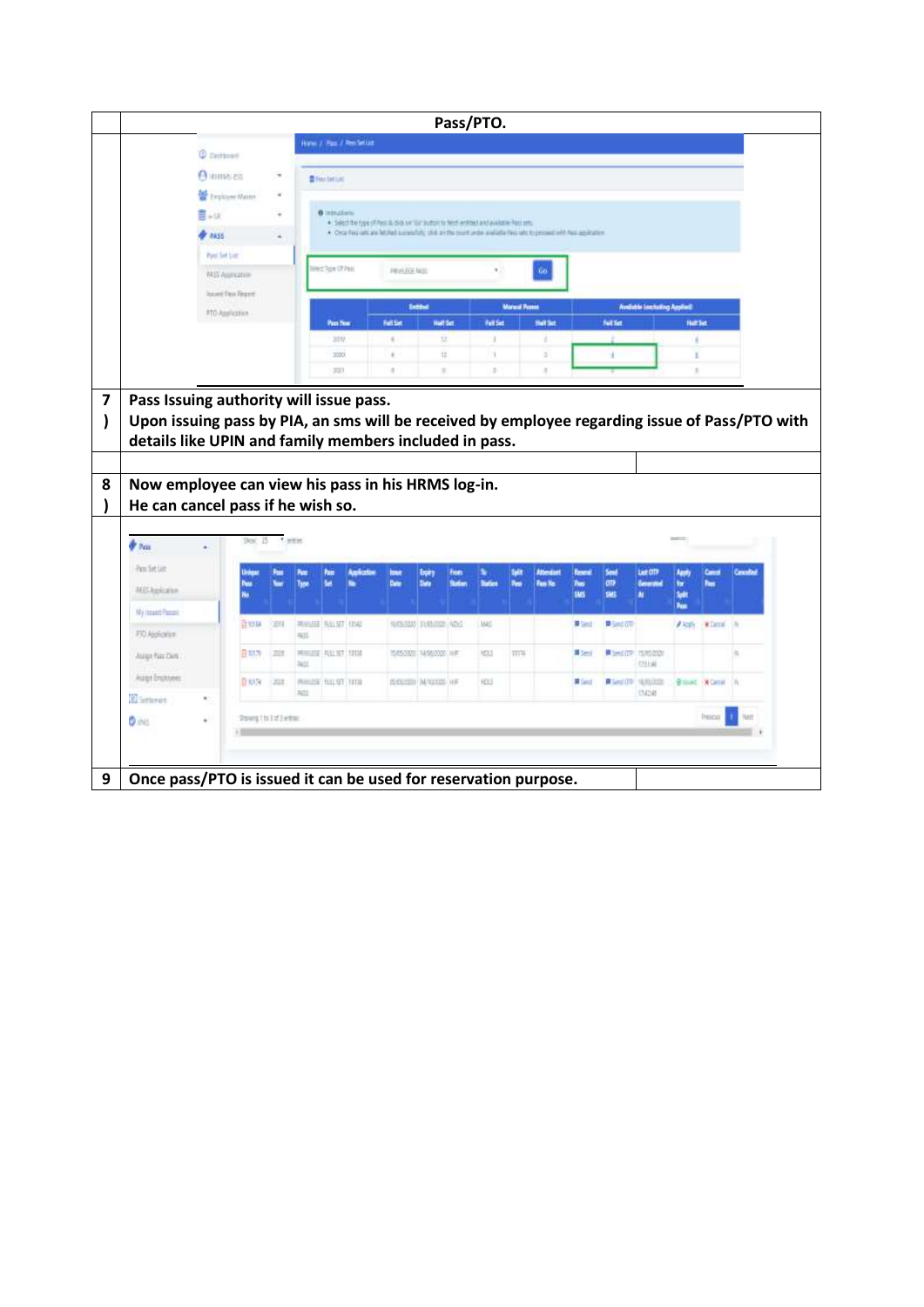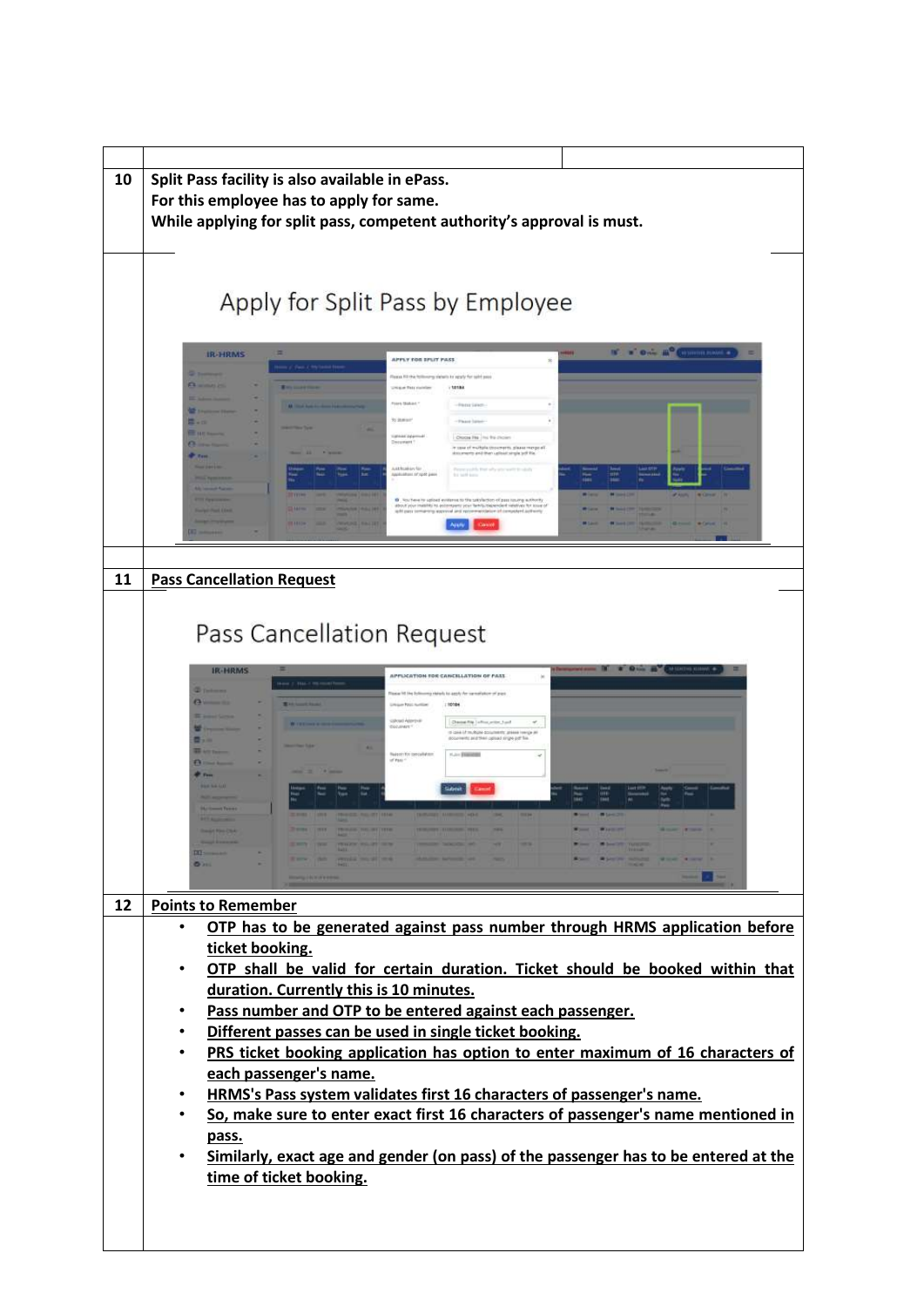## **E-Pass Trouble Shooting/FAQ**

E-Pass feature is included in HRMS Module for employees. Now we can avail privilege pass/PTO by applying online.

| $\mathbf{1}$   | How to apply for e-pass/PTO?                                                          |
|----------------|---------------------------------------------------------------------------------------|
|                | Employee can apply for e-Pass/PTO by logging in HRMS module                           |
|                | though<br>credentials<br>provided<br>him<br>to<br>i.e.                                |
|                | https://hrms.indianrail.gov.in/HRMS/login#                                            |
|                |                                                                                       |
| $\overline{2}$ | What happens if we cannot log-in in System?                                           |
|                | Either username or Password is incorrect. If both are correct then                    |
|                | ensure validity of OTP. OTP for log-in is valid for seven days.                       |
|                | If password wrong errors occurred, we can reset by clicking forget                    |
|                | password link. This will sent OTP on registered mobile and allow                      |
|                | changing password.                                                                    |
|                | $1 - 1 = 10$                                                                          |
|                |                                                                                       |
|                |                                                                                       |
|                | Login                                                                                 |
|                |                                                                                       |
|                |                                                                                       |
|                |                                                                                       |
|                | Login<br><b>Read Help for Legist?</b><br>Forgot Perceived                             |
|                | <b>Welcome to HRMS Application</b><br>arty issues please reach out to HRMS helpdack - |
|                | for Indian Ballways<br>anguages: English 1840                                         |
|                | @ 2000 Centre For Reinery Information Systems All Rights Reserved                     |
|                |                                                                                       |
|                |                                                                                       |
| 3              | What may be problem if all is correct?                                                |
|                | In such case, check registered mobile number for OTP. If same is                      |
|                | also correct and OTP is not coming then contact helpdesk.                             |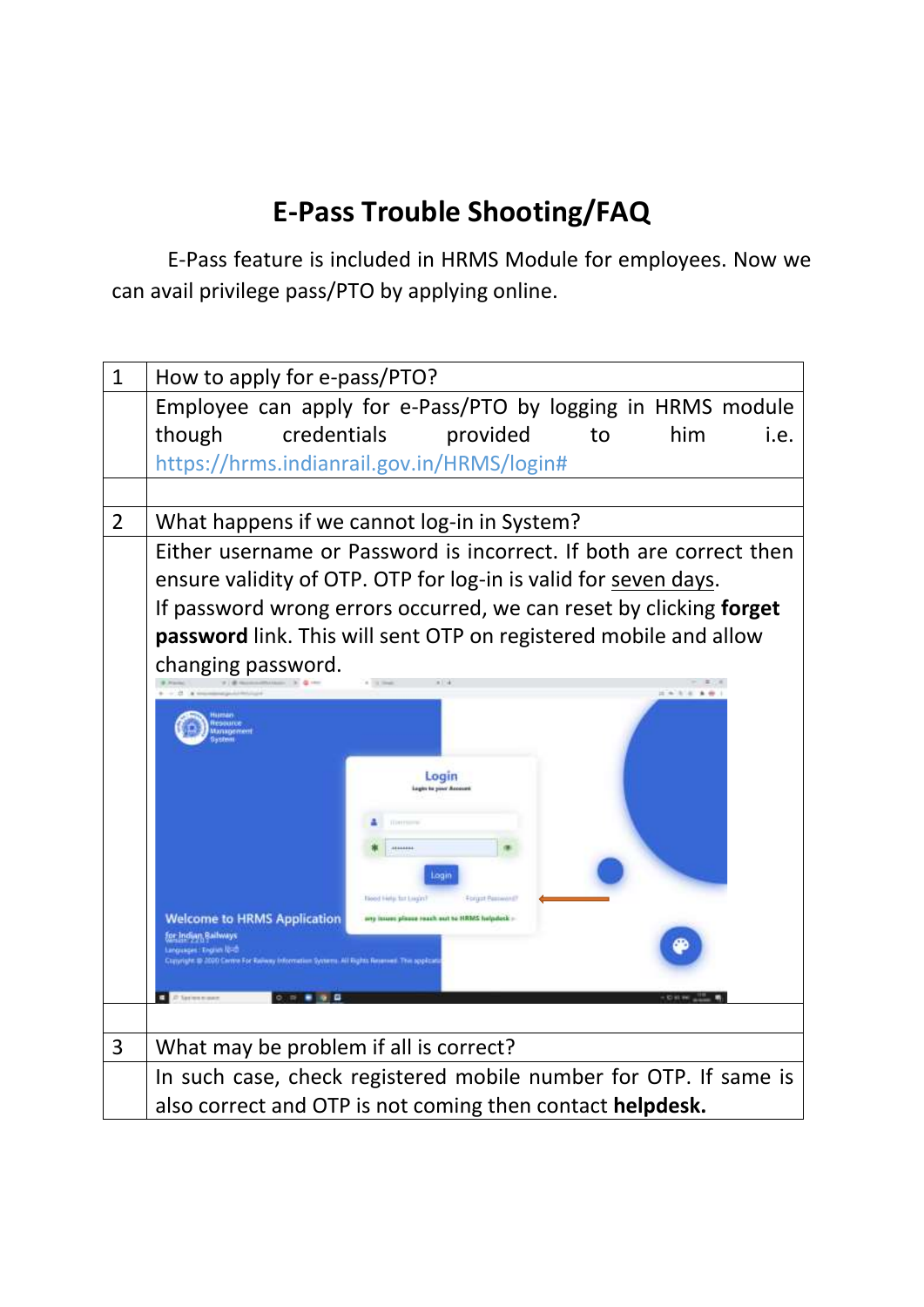|   | The Contact Numbers of Helpdesk are HRMS Help Desk Support             |
|---|------------------------------------------------------------------------|
|   | <b>Numbers</b>                                                         |
|   | For OTP related issues                                                 |
|   | 7267910583                                                             |
|   | 9953780947                                                             |
|   | For e-Pass module                                                      |
|   | 9891643886                                                             |
|   | 9069161539                                                             |
|   | 9971168228                                                             |
| 4 | What if I lost my e-Pass/PTO?                                          |
|   | There is no effect as issued passes/PTOs are available in HRMS         |
|   | portal and employee can again print to go to pass tab. Maximum 3       |
|   | prints can be taken from the portal.                                   |
|   |                                                                        |
| 5 | How can we book ticket on e-pass via IRCTC site?                       |
|   | Employee has to create his log-in on IRCTC website. After log-in,      |
|   | under trains tab, Pass option is available. Clicking on same will take |
|   | you to pass bookings.                                                  |

| 6.  | What is Pass Number in Pass Bookings?                               |
|-----|---------------------------------------------------------------------|
|     | <b>UPIN</b> number is used as pass number for pass booking.         |
|     |                                                                     |
| 7.  | What is Pass Code in Pass bookings?                                 |
|     | Employee while making reservation on e-pass has to generate OTP     |
|     | from his HRMS log-in. This OTP is pass code to be given in form of  |
|     | IRCTC or at PRS Counter. At present this OTP is available for 20    |
|     | minutes.                                                            |
|     |                                                                     |
| 8.  | What should I do if validity of my OTP was expired after 20         |
|     | minutes?                                                            |
|     | You have to go on HRMS portal and get fresh OTP again.              |
|     |                                                                     |
| 9.  | What is data error in IRCTC Site booking?                           |
|     | While filling passenger details, it is must that names should be    |
|     | filled exactly as mentioned in the e-pass. For this if name exceeds |
|     | 16 characters, first 16 characters should be filled.                |
|     |                                                                     |
| 10. | Can Reservation on Pass be cancelled?                               |
|     | Yes, it can be cancelled and fresh reservation can be made as per   |